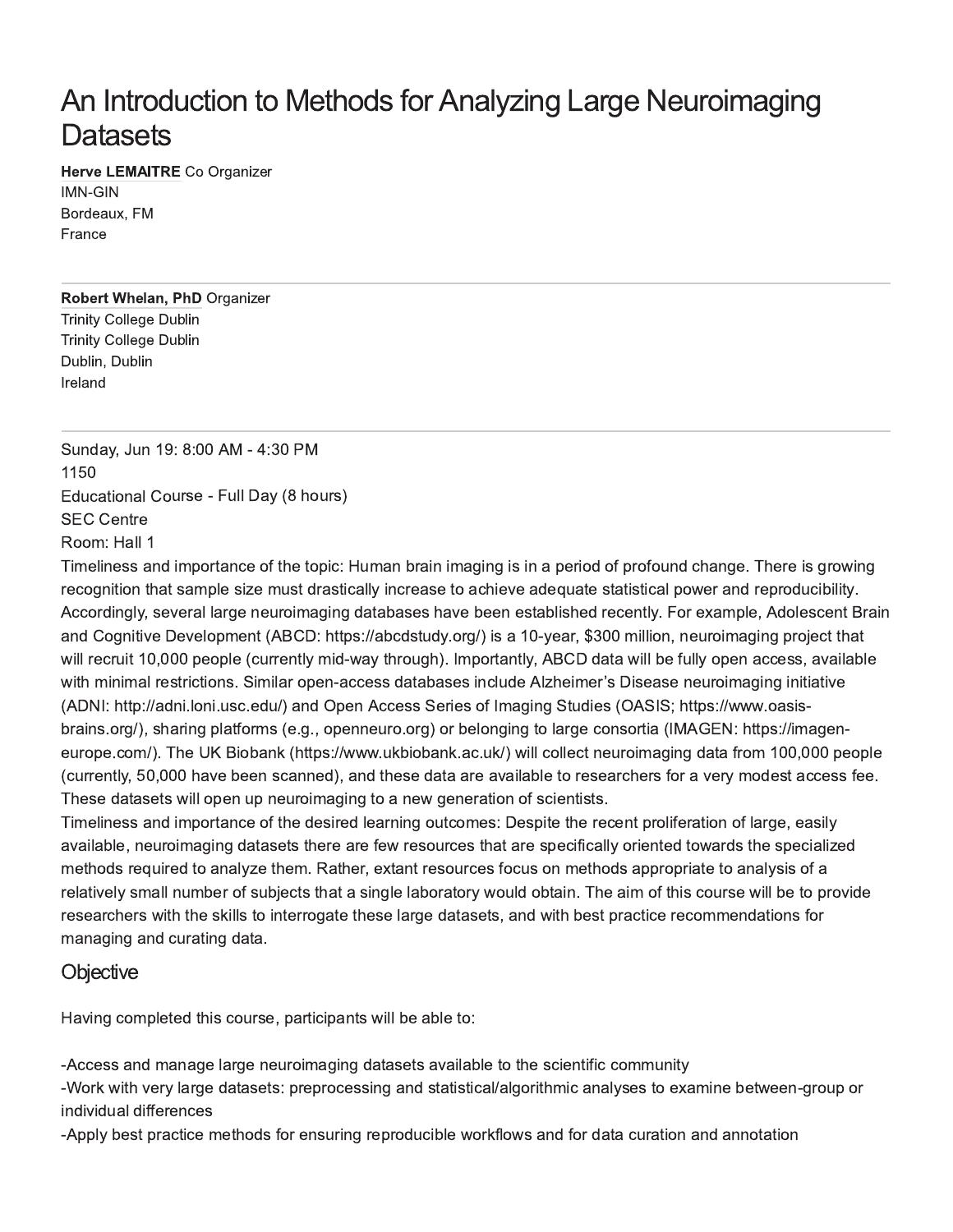### **Target Audience**

The target audience is researchers who have some prior experience working with structural and/or functional MRI (and/or EEG/MEG) data and who are interested in analyzing large neuroimaging datasets. Some level of coding knowledge would be advantageous, although some of the toolboxes can be used entirely through a user interface.

# **Presentations**

## Getting Started: downloading and organizing data

A brief introduction to the essential components of how open access data can be accessed and how they are organized (specifically, the BIDS format). This presentation will the AOMIC-PIOP2 dataset as an example (https://openneuro.org/datasets/ds002790/versions/2.0.0).

### Presenter

Jivesh Ramduny, Trinity College Dublin Psychology Dublin, Dublin Ireland

### Neuroimaging workflow in the cloud

Cloud computing brings scalability and reproducibility to neuroimaging analyses, but leveraging these features cost-effectively requires changes to most neuroimaging workflows. In this session we will describe features of cloud computing that can be leveraged for robust and scalable analyses and how to architect new workflows to cost-effectively take advantage of them.

### Presenter

Tara Madhyastha, PhD, Industry Seattle, WA **United States** 

## From dozens to thousands: important lessons when scaling up structural MRI processing using CAT

A typical MRI processing pipeline with 20-50 subjects is not practical/feasible with 200/1000 subjects. This tutorial will start with a theoretical component discussing why an explicit planning phase, the use of provenance tracking, and automatic QC are mandatory for working with large datasets. The use of containers and a scheduler are also desirable. Next, this talk will demonstrate the DataLad-based (www.datalad.org) Computational Anatomy Toolbox (CAT) preprocessing pipeline with an open data example. The presentation will conclude by discussing important aspects of large statistical group models in CAT.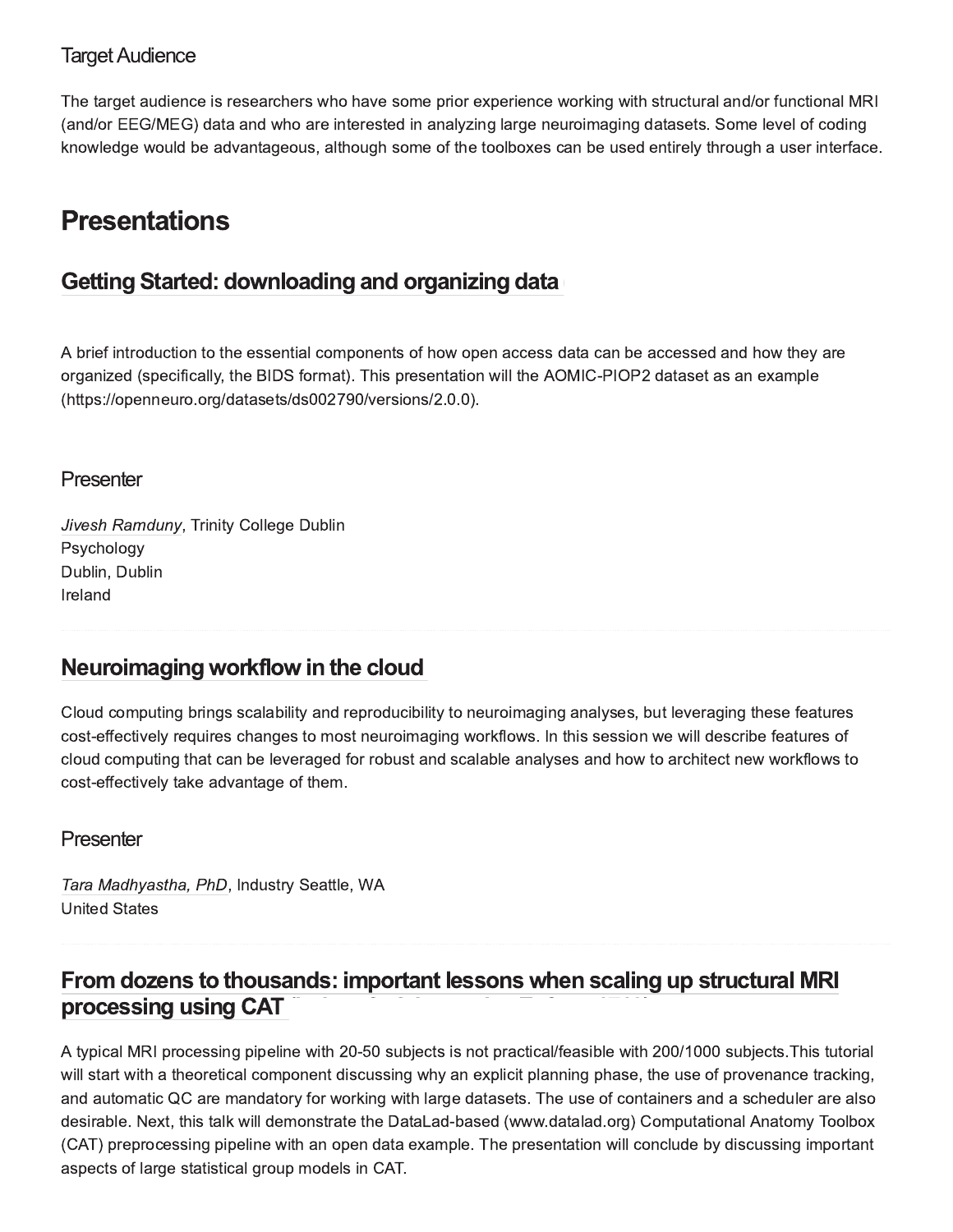### Presenter

Felix Hoffstaedter, Research Centre Jülich Institute of Neuroscience and Medicine (INM-7) Jülich, North Rhine-Westphalia Germany

### **Neurolmaging PREProcessing toolS (NiPreps)**

The current neuroimaging workflow has matured into a large chain of processing and analysis steps involving a large number of experts, across imaging modalities and applications. The vision for NiPreps is to provide endusers (i.e., researchers) with applications that allow them to perform quality control smoothly and to prepare their data for modeling and statistical analysis.

### Presenter

Oscar Esteban, University Hospital of Lausannne and University of Lausanne Lausanne Switzerland

### Harmonizing data analysis for diverse neuroimaging datasets using HALFpipe

Increasing reproducibility in neuroimaging often means combining datasets for larger sample sizes and/or direct replications of findings. HALFpipe (Harmonized AnaLysis of Functional MRI pipeline) is a tool that can help in these scenarios, because it can automatically construct processing pipelines to derive task-based activation and functional connectivity from virtually any dataset (see also https://doi.org/gddf). In this course, we will demonstrate how to set up HALFpipe for your data using an example. We will also discuss the lessons we learned when processing diverse datasets within the ENIGMA consortium and how these might inform your analysis plan.

### Presenter

Lea Waller, Charité Universitätsmedizin Berlin Berlin, Germany Germany

### Machine learning for Neuroimaging in python with the Brain Predictability toolbox

The Brain Predictability toolbox (BPt) represents a unified framework of machine learning (ML) tools designed to work with both tabulated data (in particular brain, psychiatric, behavioral, and physiological variables) and neuroimaging specific derived data (e.g., brain volumes and surfaces). This presentation will present a worked example of how one could use BPt to perform machine learning based analyses on data from the AOMIC: the Amsterdam Open MRI Collection. This example will focus on using fMRI derived "connectome" input brain features in order to predict, in a properly cross-validated manner, a range of different individual phenotypes.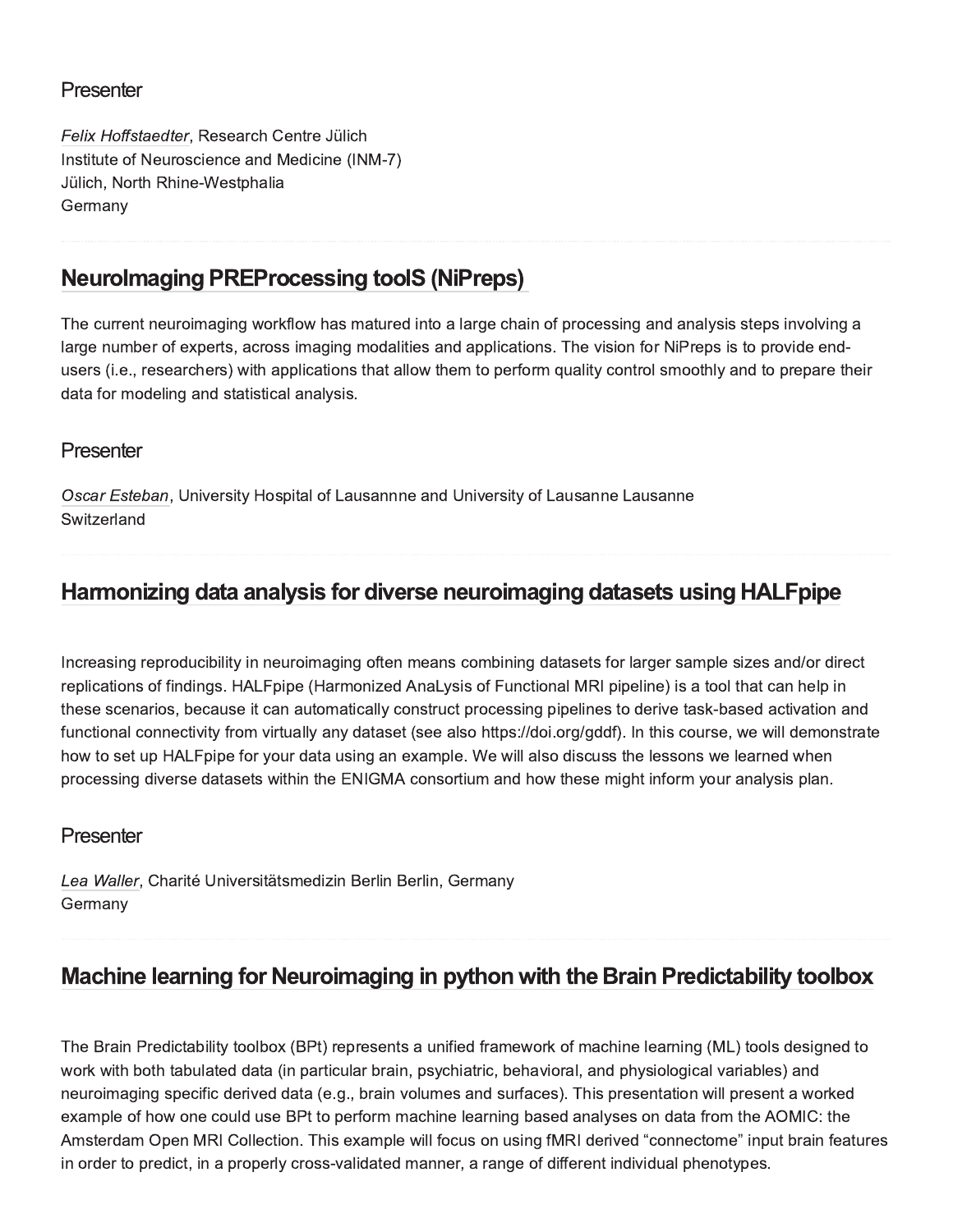### Presenter

Sage Hahn, University of Vermont Burlington, VT **United States** 

# Combining graph theory and machine learning

In this tutorial, I will demonstrate NBS-Predict, a prediction-based extension of the Network-based Statistic (Zalesky et al., 2010). NBS-Predict aims to alleviate the curse of dimensionality, lack of interpretability, and problem of generalizability. By combining the powerful features of machine learning and graph theory in a crossvalidation structure, it provides a fast and convenient tool to identify neuroimaging-based biomarkers with high generalizability. Unlike generic machine learning algorithms, results derived from the toolbox are straightforwardly interpretable. NBS-Predict comes with a user-friendly graphical user interface (GUI) developed on MATLAB. Thus, it does not require any programming expertise. The toolbox provides an interactive viewer to visualize the results. The extensive user manual and usage tutorials are included in the toolbox.

#### Presenter

Emin Serin, MSc, Charite Berlin, Berlin Germany

### Connectome-based predictive modelling (CPM) for large neuroimaging datasets

Connectome-based predictive modelling (CPM) is a data-driven approach which enables the prediction of behavioural and cognitive phenotypes from functional connectivity data. CPM has been applied to successfully predict individual differences in various cognitive and behavioural phenotypes. A previous protocol paper outlined the method (Shen et al., 2017). Here, we present a flexible CPM method that is optimised for large neuroimaging datasets via the use of parallel computing. This approach enables researchers to account for possible site and scanner-related heterogeneity in multi-site neuroimaging datasets by controlling for site and/or scanner type as a covariate or by using leave-site-out cross-validation. Dr Rory Boyle will co-present this session.

### Presenter

Yihe Weng, MSc, Trinity College Dublin School of Psychology Dublin, Dublin Ireland

### Annotating the timeline of neuroimaging time series data using Hierarchical Event **Descriptors (HED)**